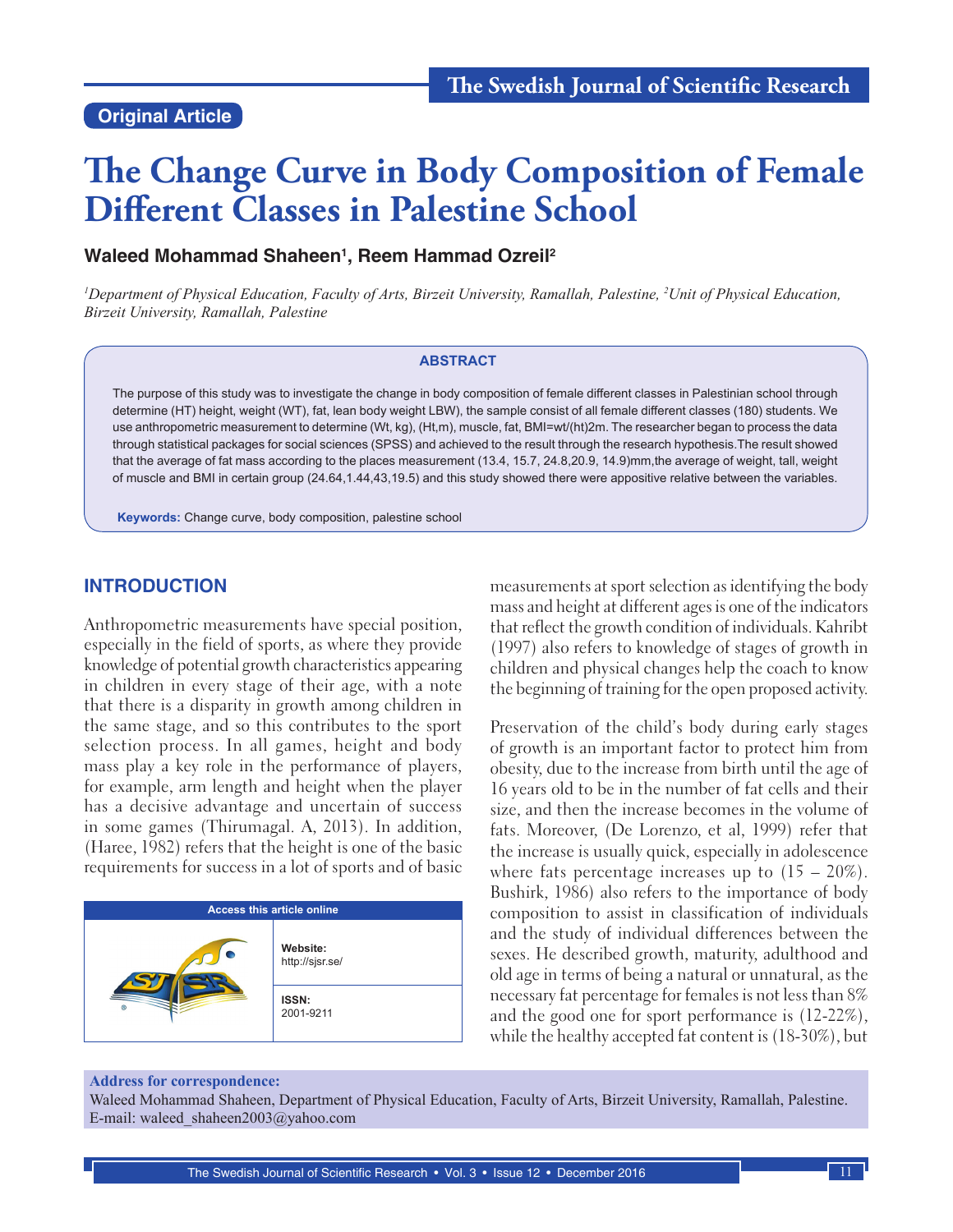the unacceptable increase is the one more than (30%), with people who are described as fat (Wilmore, 1986).

In terms of Body Mass Index (BMI), it is a well-known method to classify individuals. It is defined as body mass in kilograms (kg) divided by square height in meters (m) (Ravussin & Swinburn, 1992). Global rating, as indicated by (Anon, 1998) about classification of individuals is as follows: from  $18.5 \text{ kg/m}^2$  is less than normal and weight is Ranked "Slim", from 18.5 to 24.9 kg/m<sup>2</sup> is Ranked "normal", 25 - 29.9 kg/m<sup>2</sup> is ranked "fact" and from  $0.30 \text{ kg/m}^2$  or more longer is ranked "obese". It should be noted in this regard that these rating standards differ from one society to another due to nutrition, climate, nature of the work and genetics. In addition, knowledge of BMI is crucial from medical point of view in terms of the study of growth in children, the relationship of obesity with the activity exercised by the individual and the length of time for that activity (Maria, et al, 2006), besides its importance in guiding the child nutrition (Colic & Satalic, 2002).

Regarding percentage of fats and muscle mass, (Behnke) noted that there are two major components of body composition (body position) depending on the formation of the body: fats (Fat) and muscles (Lean body weight) (LBW) by (Wilmore & Costill, 1994). Moreover, (Brooks & Fahey, 1984) added that (LBW) refers to skeleton, water, muscles, connective tissues and organs. Since muscles are the main component, it is used to denote them. It is worth mentioning that the majority of studies used the term (FFM) (Fat Free Mass) instead of (LBW). The studies also rely in determining fat content on measurement of BD (Body Density) and then determine the percentage of fats in accordance with the (Siri) equation (Fox etal, 1989). In case of access to lipids ratio, fats body mass can be reached by multiplying the percentage by body mass and thus (LBW) can be obtained by body mass minus the fat mass (McArdle, Katch & Katch, 1981).

In relation to previous studies that has shown interest in knowing physical configuration, the study by Abdul Haq (2007) aimed to identify the contribution of some physical and anthropometric measurements in the level of performing the skill of jumping in extension and contraction for young gymnasts on a sample of 30 young athletes. Results of the study showed that anthropometric measurements play an important role in determining the level of performance skills to jump

in extension and contraction, and a better relationship was for abdominal circumference.

Abdul Haq (2005) conducted a study, which aimed to identify some of the anthropometric characteristics (physical measurements in terms of lengths, circumference, symptoms and thickness of fat folds) for students at primary fourth and fifth grades in the schools of Nablus, in addition to knowledge of the differences in these measurements to the variable gender, class, the study sample consisted of 300 students from basic school students in the schools of Nablus. The study results showed that there is no statistically significant differences at level  $= (a = 0.05)$ between males and females (9-10) years in the variable of height and body mass, while the differences in favor of males in length and body mass, whereas differences were significant in favor of males in foot length, forearm and shoulder lengths, and differences were in favor of females in thigh and torso length. Results of the study also showed that there are significant differences in favor of females in the circumference of upper arm and thigh, while were not statistically differences among males and females in the vicinity of the forearm and symptoms of shoulders and thighs, wrist, ankle and elbow.

As for Mandur study (1997), which aimed to determine the anthropometric and physiological characteristics of primary school students (9-10 years) in Alexandria, the study was conducted on (3374) students from basic fourth and fifth grades. The researcher used the descriptive approach and results of the study showed distinction of boys over girls in the lengths of thigh, torso, upper arm, forearm and foot, while girls outperformed in the length of forearm and leg, as results showed superiority of girls over boys in the length of the overall height of the body, body mass at the level of the fourth grade, and the superiority of girls over boys in all measurements of the thickness of the fat and skin.

In Johnson's study, conveyed by (Melina & et al, 1991), which aimed to determine the anthropometric characteristics of Americans students at stage (9-10 years), where results of the study showed that the average leg of American girl is (26) cm and 27 cm for these stage, reached upper arm circumference (24.68 cm), (26.28 cm) for the same period and the average thickness of the folds of fat of the abdomen (11.69) mm.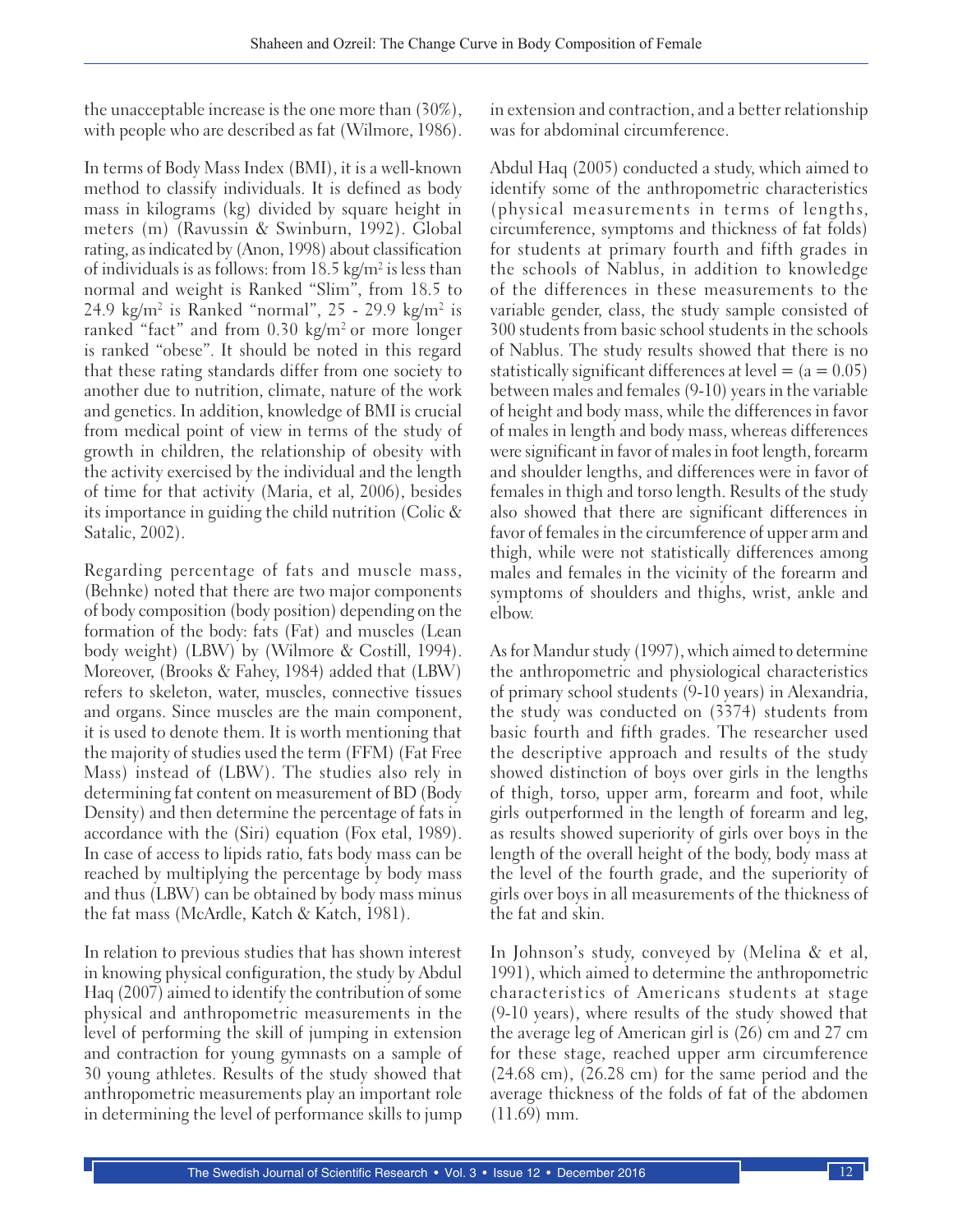In Lilia study (Lilia et al, 2001), which aimed to perform a set of anthropometric measurements on the basic school students in Mexico between ages (6-11) years, where he conducted (150) physical measurement on a sample of (4758) students. Results of the study were compared with American and Cuban students, and the results showed that there were no statistically significant differences between males and females in this age, but there are differences in some variables such as circumference (thigh) and some measurements of skin folds.

# **Problem of the Study**

The concern for the individual and the study of manifestations of his growth characteristics at every stage is a positive indicator for the progress of any society and its development as different growth stages are connected to each other. They are the stages of formation where individual physical, mental, social and emotional growth is made, but at different rates and therefore profoundly affect future life of the individual. The current study is unique in the study of variables (body mass, height, the average thickness of fat, muscle, and body mass index), so that is a new study in Palestine with regard to the physical structure of each stage of education, the occurrence of developments and leaps of quality of these variables at any particular stage. Hence, problem of the study emerged for researchers in order to reach a real figures based on simple measurements and achieve a high degree of validity and reliability, which in turn will contribute to selection of sports and players choose the process to upgrade athletic levels to benefit from them in the future with the physical education teachers and coaches of different games and researchers as well.

# **Questions of the study**

This study sought to answer the following questions:

- 1. What is the change curve in body composition for female students in educational grades  $(1 - 12)$  in Palestinian schools?
- 2. What is the relationship between height, weight, percentage of fat, muscle mass and body mass index for each stage of the educational grades (1-12) in the Palestinian schools?

# **Objectives of the Study**

This study aimed to find out the change curve in body composition among female students in educational grades (1-12) in Palestinian schools, and to identify the relationship between heights, body mass, percentage of fat mass, muscle variables, body mass index for each stage of the educational grades mentioned.

# **METHODOLOGY & PROCEDURES**

#### **Methodology**

The researcher used the descriptive method with one of correlation forms as appropriate to purposes of the study.

# **Population of the Study**

Population of the study consists of about (7000) female students from various educational grades in governmental schools according to the census of Directorate of Education in Selvit governorate in the first term for the year 2016 – 2017.

#### **Sample of the Study**

The study was conducted on female students in governmental schools in Selvit governorate (180 students). The sample was selected randomly in (15) female students from various educational grades starting from the first primary year until the  $12<sup>th</sup>$  grade (guidance). Table 1 shows a description of sample of the study according to the variables of height (m) and body mass (kg).

#### **Tools of the Study and Practical Procedures of Measurement**

In order to collect data, the following tools and procedures are used:

First, data collection form, which included the following information for members of the sample (name, age, and weight), and the balance was used in order to determine the weight of students without wearing shoes.

Length was also measured by meters by fixing the meter on the wall and the length of the student is measured, a piece of cardboard is fixed overhead with taking the measurement (by meter) without wearing shoes and looking forward with feet close to each other.

Second: (Skin fold): was used to take measurements of thickness of skin folds and to determine the average thickness of the fat has been used in several areas in mm including: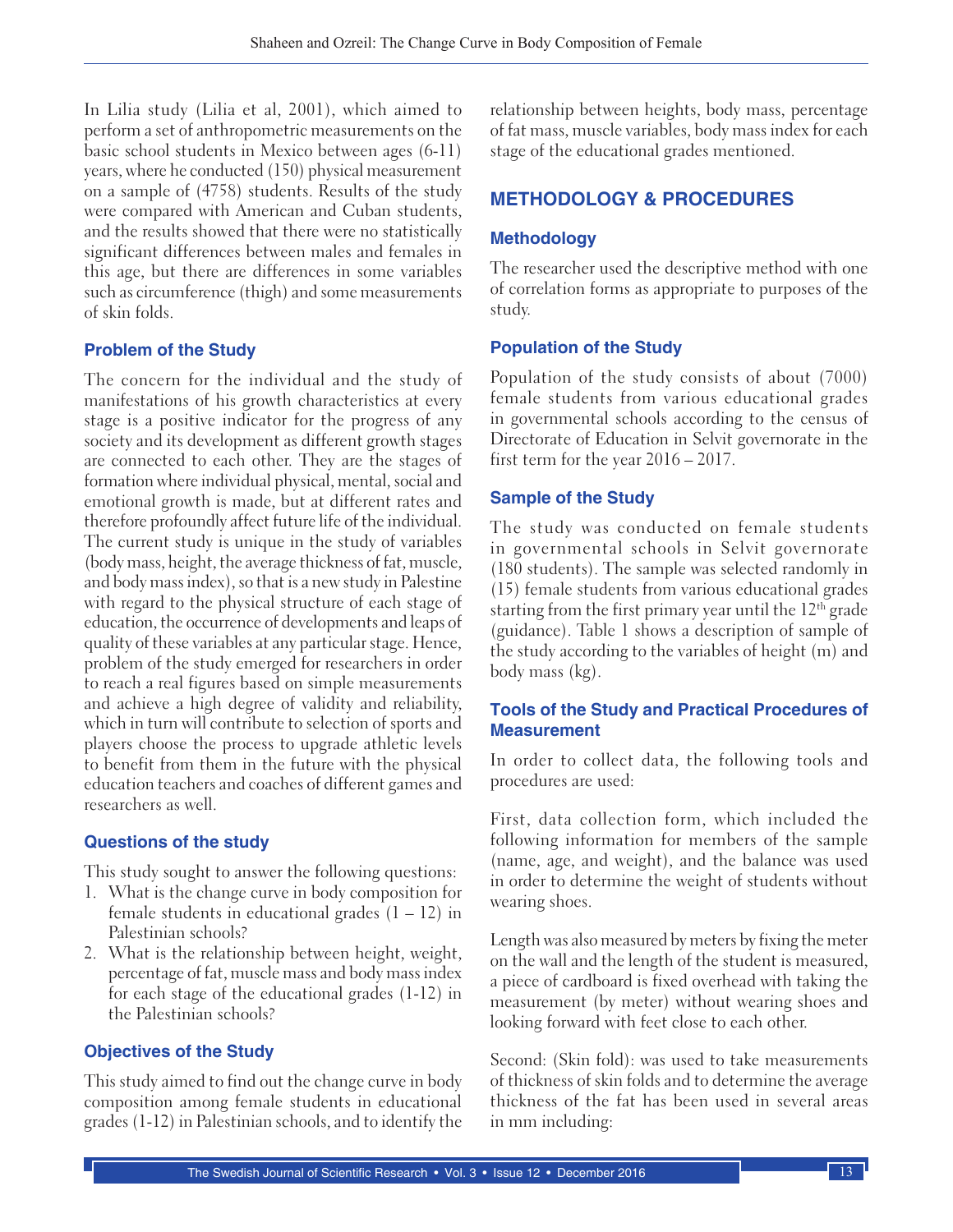| Grade/variable | 1st  | 2 <sub>nd</sub> | 3 <sup>rd</sup> | 4 <sup>th</sup> | 5 <sup>th</sup> | 6 <sup>th</sup> | $\nabla$ | 8 <sup>th</sup> | <b>gth</b> | 10 <sup>th</sup> | 11 <sup>th</sup> | 12 <sup>th</sup> | <b>Total</b> |
|----------------|------|-----------------|-----------------|-----------------|-----------------|-----------------|----------|-----------------|------------|------------------|------------------|------------------|--------------|
| Weight         | 21.5 | 27.9            | 27.5            | 32.2            | 35.6            | 45.2            | 48.3     | 51.5            | 54         | 55.9             | 54.7             | 56.7             | 42.6         |
| Length         | .13  | 1.24            | 1.27            | 1.35            | 1.39            | 1.48            | 1.53     | 1.55            | 1.61       | 1.60             | .59              | 1.60             | .44          |

- Skin bending thickness in triceps.
- Skin bending thickness in abdomen.
- Skin bending thickness in the thigh.
- Skin bending thickness in the chest.
- Skin bending thickness in the higher suprailiac area.

The right area of the body was adopted for all measurements related to skin thickness (fat thickness).

Third: Muscle Mass: as for (LBW) measurement, it was made through determining fat mass, multiplying fat percentage by body mass, fat percentage, body mass and then obtaining far mass in kg and then calculating (LBW) (kg through subtraction of fat mass from total mass according to the following equation:

Muscle Mass = Body Mass  $-$  Fat (Lipids) Mass (McArdle, Katch & Katch, 1981)

Fourth: BMI (kg/m2 ). This was measured through multiplying the person's mass in kg by square length according to the following equation:

(BMI) kg/m<sup>2</sup> = Body mass in kg/height (m) (Ravussin & Swinburn, 1992).

All of these processes were implemented using computer on the Statistical Package for Social Sciences SPSS program.

#### **Results of the Study**

#### **First results on the first question**

What is the curve of change in body composition among female students in educational grades (1-12) in Palestinian schools?

In order to see the change curve in body composition among a sample of the study, the researcher used arithmetic mean and standard deviation for each grade of the classrooms for the variables under study (body mass, height, muscle mass, and Body Mass Index), and the results were as follows, as illustrated in Table 2. With regard to thickness of the fat, Table 3 shows arithmetic means and standard deviations depending on areas of measurement in the research.

Table 2 shows that arithmetic means of length, weight, muscle mass, and Body Mass Index for female students of various grades from  $(1 - 12)$  as follows:  $(19.5 \text{ kg/m}^2,$ 36.12 kg, 1.44 kg, 42.64 kg).

Figure 1 shows length, weight, muscle mass, and Body Mass Index for female students of various grades from  $(1 - 12)$ .

Table 3 shows that arithmetic means of fat thickness variables for female students of various grades from  $(1 - 12)$  are as follows according to measurement areas: (14.9/20.9/24.8/15.7/13.4) mm.

#### **Second results of the second question**

What is the relationship between height, weight, percentage of fat, muscle mass and body mass index for each stage of the educational grades (1-12) in the Palestinian schools?

To answer this question, the researchers used (Correlation Coefficient Person) and results of Table 4 as follows.

Table 4 shows that there is a positive statistically significant correlation between all variables (weight, height and fat thickness, muscle mass and Body Mass Index BMI), and there was a stronger relationship between height and Body Mass Index, reaching the value of Pearson's correlation coefficient to (0.973). To find out whether there were differences between the averages of the students in body composition curve, the researchers conducted an analysis of variance and Table 5 shows that.

Table 5 shows that the (F) calculated value consecutively according to variables under study (10.31/5.712/9.236/ 4.942/9.070). Since the tabulated (F) value is smaller, with statistically significant differences at significance level (0.05) in the curve of change in body composition for female students at various educational stages from 1 to 12. To determine differences in variables among grades, the test and Table 6 was used to show results of the test.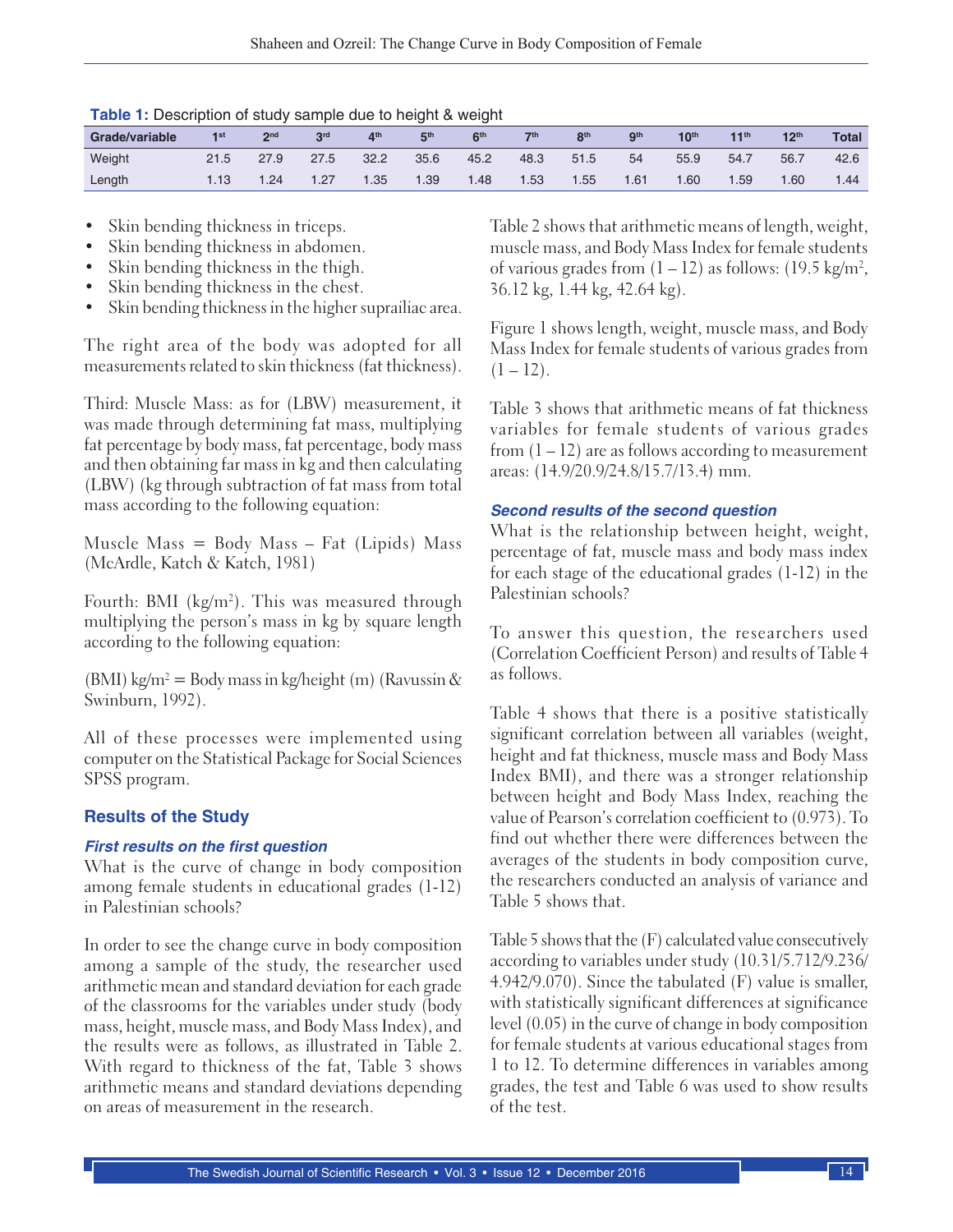| Grade            | Mean - SD     | Weight (kg) | Length (m) | <b>Muscle Mass (kg)</b> | <b>BMI</b> |
|------------------|---------------|-------------|------------|-------------------------|------------|
| $1st$            | Mean*         | 21.59       | 1.13       | 20.22                   | 16.5       |
|                  | $SD**$        | 2.84        | 5.48       | 1.87                    | $1.5$      |
| 2 <sup>nd</sup>  | Mean          | 27.96       | 1.24       | 25.12                   | 17.76      |
|                  | $\mathsf{SD}$ | 7.99        | 7.46       | 5.27                    | 3.49       |
| 3 <sup>rd</sup>  | Mean          | 27.56       | 1.27       | 25.01                   | 16.97      |
|                  | $\mathsf{SD}$ | 4.96        | 5.15       | 3.27                    | 3.23       |
| 4 <sup>th</sup>  | Mean          | 32.2        | 1.35       | 28.47                   | 17.45      |
|                  | $\mathsf{SD}$ | 6.24        | 6.61       | 4.12                    | 2.54       |
| 5 <sup>th</sup>  | Mean          | 35.61       | 1.39       | 31.65                   | 18.20      |
|                  | SD            | 7.54        | 6.87       | 4.98                    | 2.69       |
| 6 <sup>th</sup>  | Mean          | 45.24       | 1.48       | 38.71                   | 20.4       |
|                  | SD            | 8.20        | 6.84       | 5.41                    | 3.13       |
| 7 <sup>th</sup>  | Mean          | 48.35       | 1.53       | 39.90                   | 20.41      |
|                  | $\mathsf{SD}$ | 12.2        | 8.36       | 8.10                    | 3.37       |
| 8 <sup>th</sup>  | Mean          | 51.15       | 1.55       | 41.86                   | 20.9       |
|                  | $\mathsf{SD}$ | 14          | 6.9        | 9.25                    | 4.78       |
| 9 <sup>th</sup>  | Mean          | 54          | 1.61       | 44.57                   | 21.03      |
|                  | SD            | 9.0         | 6.94       | 5.99                    | 3.82       |
| 10 <sup>th</sup> | Mean          | 55.97       | 1.60       | 44.74                   | 21.74      |
|                  | SD            | 7.71        | 6.32       | 9.7                     | 5.28       |
| 11 <sup>th</sup> | Mean          | 54.7        | 1.59       | 45.29                   | 21.4       |
|                  | $\mathsf{SD}$ | 7.71        | 4.23       | 5.09                    | $2.5\,$    |
| Guiding          | Mean          | 56.7        | 1.60       | 45.36                   | 22.11      |
|                  | $\mathsf{SD}$ | 7.07        | 7.6        | 4.6                     | 3.03       |
| Total            | Means         | 42.64       | 1.44       | 36.12                   | 19.5       |
|                  | SD            | 15.2        | 17         | 0.10                    | 3.80       |

| Table 2: Arithmetic means and standard deviations of weight, length, muscle mass and body mass index on a |  |  |  |  |  |
|-----------------------------------------------------------------------------------------------------------|--|--|--|--|--|
| sample of female students in educational grades from $(12-1)$ to $(N=180)$                                |  |  |  |  |  |

\*Mean, \*\*Standard deviation

**Table 3:** Arithmetic means and standard deviations of fat thickness for female students in various educational grades from (12‑1) to (N=180)

| Grade            | Upper arm   |           | Waist       |           | <b>Thigh</b> |           | <b>Pelvis</b> |           | <b>Chest</b>    |           |
|------------------|-------------|-----------|-------------|-----------|--------------|-----------|---------------|-----------|-----------------|-----------|
|                  | <b>Mean</b> | <b>SD</b> | <b>Mean</b> | <b>SD</b> | <b>Mean</b>  | <b>SD</b> | <b>Mean</b>   | <b>SD</b> | <b>Mean</b>     | <b>SD</b> |
| 1 <sup>st</sup>  | 7.86        | 1.95      | 7.66        | 3.13      | 14.7         | 5.58      | 5.58          | 2.08      | 7.33            | 2.94      |
| 2 <sub>nd</sub>  | 9.93        | 2.84      | 10.4        | 5.27      | 20.33        | 6.61      | 6.61          | 8.79      | 11.26           | 6.59      |
| 3 <sup>rd</sup>  | 9.60        | 3.35      | 9.13        | 3.13      | 20.40        | 5.43      | 5.43          | 7.97      | 9.06            | 3.75      |
| 4 <sup>th</sup>  | 10.60       | 4.37      | 13          | 5.04      | 22           | 5.22      | 5.22          | 6.80      | 12 <sup>2</sup> | 4.58      |
| 5 <sup>th</sup>  | 10.53       | 3.83      | 10.20       | 6.37      | 20.73        | 6.49      | 6.49          | 8.60      | 13.20           | 8.37      |
| 6 <sup>th</sup>  | 12.53       | 4.25      | 15          | 7.52      | 24.80        | 7.58      | 7.58          | 8.51      | 15.33           | 5.87      |
| 7 <sup>th</sup>  | 15          | 4.61      | 1906        | 9.01      | 29.6         | 6.23      | 6.23          | 6.12      | 1706            | 5.44      |
| 8 <sup>th</sup>  | 15.73       | 5.95      | 21.4        | 8.20      | 26.2         | 7.17      | 7.17          | 10.2      | 20.2            | 8.85      |
| gth              | 17.06       | 4.46      | 18.8        | 7.12      | 28.6         | 1.42      | 1.42          | 9.10      | 17.40           | 9.30      |
| 10 <sup>th</sup> | 18.20       | 6.25      | 22.13       | 9.59      | 32           | 11.38     | 11.38         | 6.55      | 20              | 7.85      |
| 11 <sup>th</sup> | 15.86       | 2.85      | 17.9        | 5.36      | 29.53        | 6.85      | 6.85          | 5.71      | 15.6            | 4.95      |
| 12 <sup>th</sup> | 18.26       | 4.55      | 23.80       | 8.91      | 28.8         | 6.96      | 6.96          | 4.50      | 20.4            | 9.66      |
| Total            | 13.4        | 54        | 15.7        | 8.56      | 24.8         | 8.71      | 8.71          | 9         | 14.9            | 7.89      |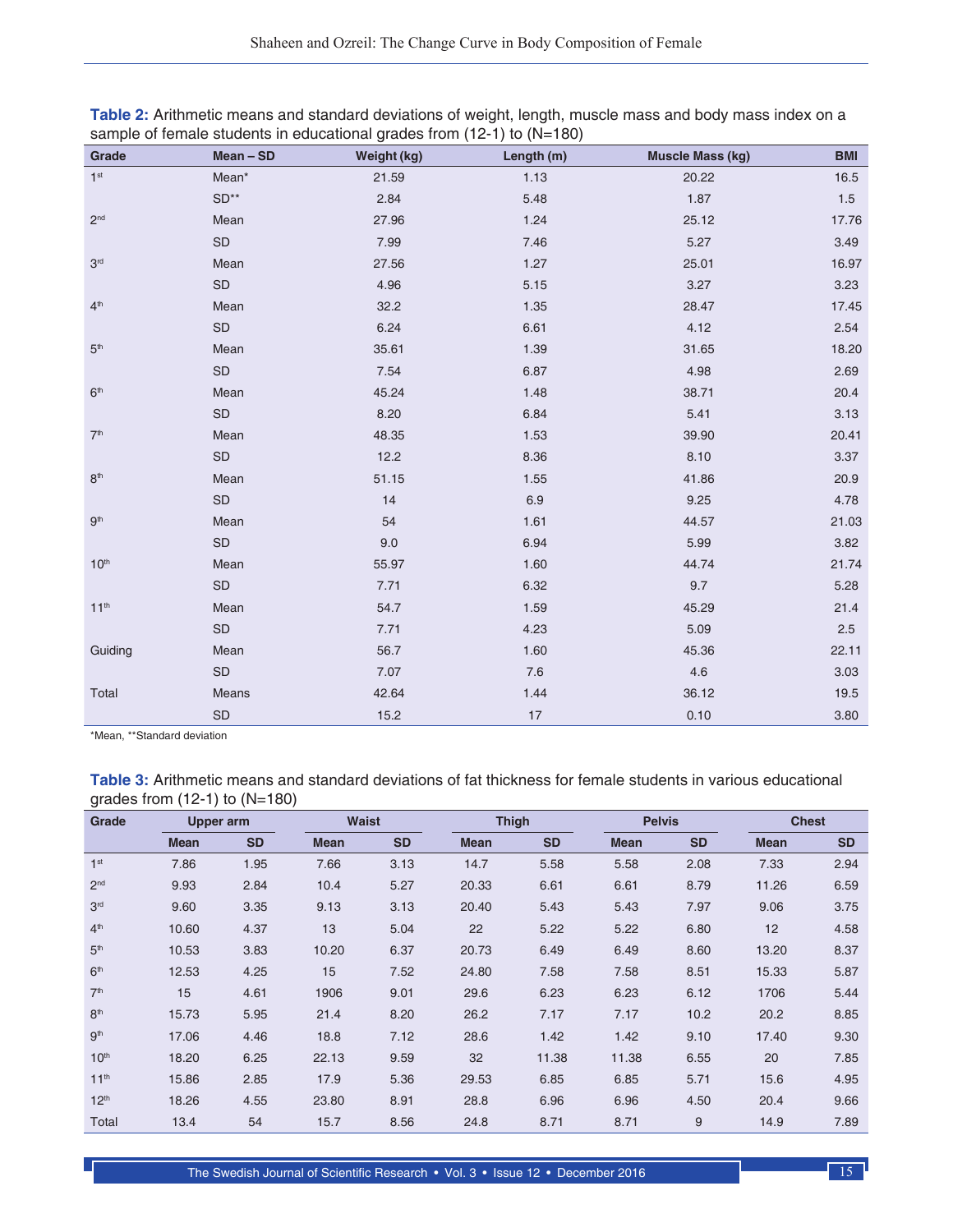

**Figure 1:** Shows length, weight, muscle mass, and Body Mass Index for female students of various grades from (1 – 12)

**Table 4:** Results of correlation coefficient pearson for relation between length, weight, fat thickness, muscles, BMI for female students in various educational grades from (12-1) to (N=180)

| <b>BMI</b> | Muscle mass | <b>Fat thickness</b> | Length    | Weight | <b>Variables</b> |
|------------|-------------|----------------------|-----------|--------|------------------|
| $0.823**$  | $0.961**$   | $0.773**$            | $0.856**$ |        | Weight           |
| $0.937**$  | $0.889**$   | $0.380**$            |           |        | Length           |
| $0.369**$  | $0.712**$   |                      |           |        | Fat thickness    |
| $0.886**$  |             |                      |           |        | Muscle mass      |
|            |             |                      |           |        | <b>BMI</b>       |

\*\*Statistically significant at level (0.05), ( $\alpha = \hat{a} = 0.01$ )

Table 6 shows that differences were statistically significant at significance level  $(0.05 = \alpha)$  in the curve of change in body composition for variables under study with female students of different grades (1-12), and in favor of the higher grades.

#### **DISCUSSION OF RESULTS**

Regarding the length, arithmetic mean of age (6-18) reached (1.44 m). By comparing these results tables percentiles of the National Center of the American Health Statistics (NCHS) (Margret, et al, 1995), we find that the average height with the Palestinian females was higher than the average lengths of US and European females with stability in the medium height along after the age of 16 years, but after the age of 15, American and European females excelled in length over Palestinian females (James, et al, 1990). The qualitative leap lengthwise occurs specifically for students of fifth grade. These numbers agreed with the study conducted by (Mandur, 1997), and (Abdul Haq, 2005) on the fourth and fifth grade students, with an average length in this age of Palestinian female (1,365 m), while the female Americans and European females have an average height of (1.35 m) for this phase, while Japanese and Indian females were smaller (Koley, etal, 2009). The researchers attribute this difference to environmental, genetic factors and the nature of food intake.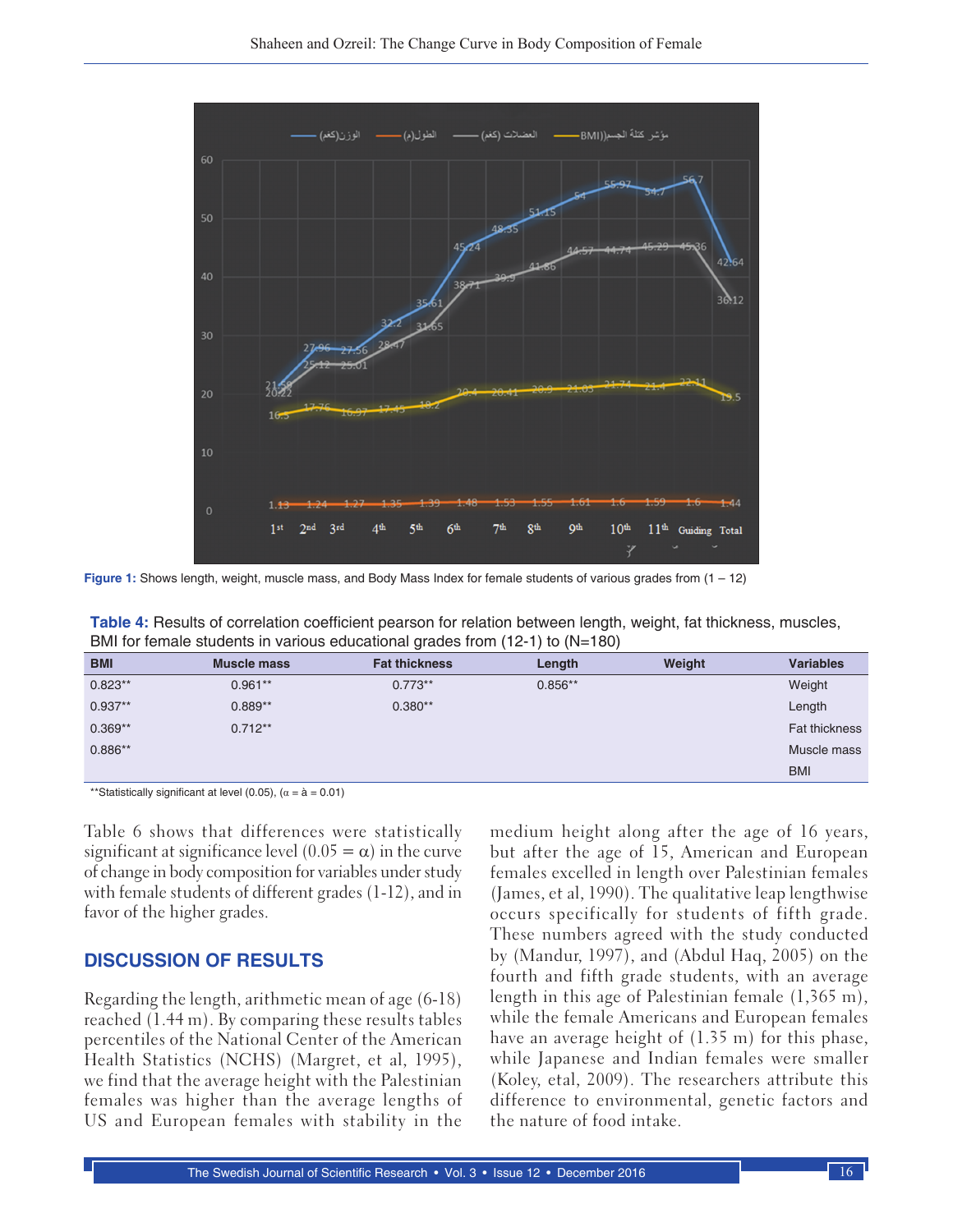| <b>Variable</b> | <b>Total deviation squares</b> | <b>Freedom degrees</b> | <b>Average squares</b> | F     |
|-----------------|--------------------------------|------------------------|------------------------|-------|
| Wright          |                                |                        |                        |       |
| Inter-groups    | 12230.31                       | 11                     | 1111.481               | 10.03 |
| Intra-group     | 18621.296                      | 168                    | 110.481                |       |
| Total           | 30851.611                      | 179                    |                        |       |
| Length          |                                |                        |                        |       |
| Inter-groups    | 4.503                          | 11                     | 0.409                  | 0.712 |
| Intra-group     | 12.028                         | 168                    | 0.071                  |       |
| Total           | 16.531                         | 179                    |                        |       |
| Fats            |                                |                        |                        |       |
| Inter-groups    | 6870.231                       | 11                     | 624.566                | 9.236 |
| Intra-group     | 11360.093                      | 168                    | 67.619                 |       |
| Total           | 18230.323                      | 179                    |                        |       |
| Muscle mass     |                                |                        |                        |       |
| Inter-groups    | 610.218                        | 11                     | 55.474                 | 4.942 |
| Intra-group     | 1885.495                       | 168                    | 11.223                 |       |
| Total           | 2495.713                       | 179                    |                        |       |
| <b>BMI</b>      |                                |                        |                        |       |
| Inter-groups    | 3960.747                       | 11                     | 269.159                | 9.070 |
| Intra-group     | 4983.368                       | 168                    | 29.674                 |       |
| Total           | 7946.125                       | 179                    |                        |       |

| Table 5: Analysis of variance with difference significance in body composition curve for female students |  |  |
|----------------------------------------------------------------------------------------------------------|--|--|
| according to grade                                                                                       |  |  |

Statistically significant at level (à=0.05)

| Grade            | 1              | $\overline{2}$           | 3                        | $\overline{\mathbf{4}}$  | 5                        | 6      | 7                        | 8                        | 9                        | 10                       | 11                       | 12       |
|------------------|----------------|--------------------------|--------------------------|--------------------------|--------------------------|--------|--------------------------|--------------------------|--------------------------|--------------------------|--------------------------|----------|
| 1 <sup>st</sup>  | $\blacksquare$ | $-1.19$                  | $-1.98$                  | $-2.61$                  | $-3.28$                  | 14.96  | 19.27                    | 16.89                    | 11.62                    | 9.54                     | 3.06                     | 0.22     |
| 2 <sub>nd</sub>  | $\blacksquare$ | $\overline{\phantom{a}}$ | $-0.79$                  | $-1.42$                  | $-2.10$                  | 16.15  | 20.45                    | 18.07                    | 12.81                    | 10.73                    | 4.25                     | 1.14     |
| 3 <sup>rd</sup>  | $\blacksquare$ | $\overline{\phantom{a}}$ | ٠                        | $-0.64$                  | $-1.31$                  | 16.94  | 21.24                    | 18.86                    | 13.60                    | 11.52                    | 5.04                     | 2.19     |
| 4 <sup>th</sup>  | $\blacksquare$ |                          | $\blacksquare$           | $\overline{\phantom{a}}$ | $-0.67$                  | 17.57  | 21.88                    | 19.50                    | 14.23                    | 12.16                    | 5.67                     | 2.38     |
| 5 <sup>th</sup>  | $\blacksquare$ | $\overline{\phantom{a}}$ | $\overline{\phantom{a}}$ | ۰                        | $\sim$                   | 18.25  | 22.55                    | 20.17                    | 14.90                    | 12.83                    | 6.35                     | 3.50     |
| 6 <sup>th</sup>  | $\sim$         |                          |                          | ۰                        | ۰                        | $\sim$ | 4.30                     | 1.92                     | $-3.34$                  | $-5.42$                  | $-11.90$                 | $-14.75$ |
| 7 <sup>th</sup>  | $\sim$         |                          |                          |                          |                          |        | ۰.                       | $-2.38$                  | $-7.65$                  | $-9.72$                  | $-16.22$                 | $-19.05$ |
| 8 <sup>th</sup>  | $\blacksquare$ |                          | $\overline{\phantom{a}}$ | ۰                        |                          |        | $\overline{\phantom{0}}$ | $\overline{\phantom{a}}$ | $-5.27$                  | $-7.34$                  | $-13.38$                 | $-16.67$ |
| gth              | $\sim$         |                          | $\overline{\phantom{a}}$ | ۰                        | $\overline{\phantom{a}}$ | ٠      | -                        | $\overline{\phantom{a}}$ | $\sim$                   | $-2.08$                  | $-8.56$                  | $-11.40$ |
| 10 <sup>th</sup> | $\sim$         | $\overline{\phantom{a}}$ | $\overline{\phantom{a}}$ | ٠                        | $\overline{\phantom{a}}$ | ٠      | ٠                        | $\overline{\phantom{a}}$ | $\overline{\phantom{a}}$ | $\overline{\phantom{a}}$ | $-6.48$                  | $-9.33$  |
| 11 <sup>th</sup> | ۰.             |                          |                          |                          |                          |        |                          |                          |                          |                          | $\overline{\phantom{a}}$ | $-2.84$  |
| Guiding          |                |                          |                          |                          |                          |        |                          |                          |                          |                          |                          |          |

Statistically significant at level (à=0.05)

With respect of body weight, through results of the study, we see that there is a clear increase in weight among students of fifth and sixth grades, where average weights of the students of various educational classes are (42.64) kg. When compared to the results of other studies (Margret, et al, 1995), (Mandur, 1997), we find that the weight of Americans of African females in the age (6-16 years) are more than the weight of Palestinian females, while European females weight was less weight by 2 kg in the stages of (9-12) compared to Palestinian females of the same stage (James, et al, 1990), while the weight of the Japanese and Indian female was less than the weight of Palestinian females (Koley, etal, 2009), while most studies carried out in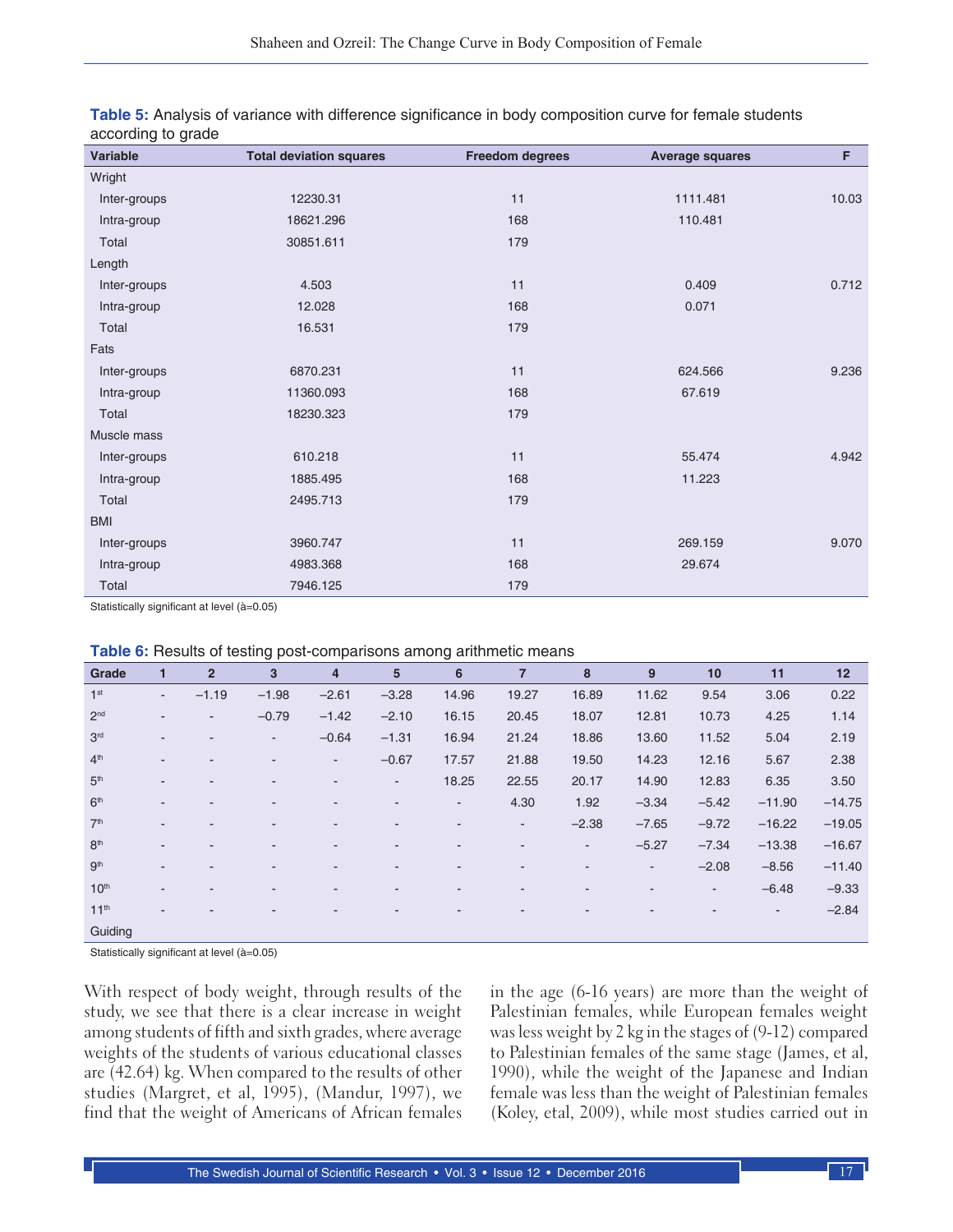different places of the world and which confirms that the child anthropometric characteristics at the age (8-10) consistent at the apparent increase in growth of height and weight as percentages with physical change at this stage (James, et al, 1990), and attributes the researchers differences in height and weight to environmental and genetic, economic and nutritional factors as agreed results with Mandur study (1997), and Abdul Haq (2005).

In terms of Body Mass Index (BMI), the mean reached  $(19.5)$  kg/m<sup>2</sup>. By looking at the results and compare them to international standards set by the law (1998, Anon) where class individuals as follows:  $18.5 \text{ kg/m}^2$ (less than normal weight) "slim",  $18.5-24.9 \text{ kg/m}^2$ weight \ normal, 25-29.9 kg/m2 "fat" 0.30 kg/m2 or "more obese". We see that the elementary grades (first, second, third, fourth and fifth grades) are considered within the classification "slim", where results of body mass index have less than 18.5 kg/m², while the stages of the other grades were within normal healthy weight for the individual. In a study by (Koley, et al, 2009), they found that a higher Body Mass Index among Indian females was at the age of 15 years, reaching 20.16 kg/m<sup>2</sup> and is filed under normal weight. This reason is due to the nature of food in addition to environmental and economic factors, and the study by (Rcachera, et al, 1991) traced the stages of growth among French children in terms of Body Mass Index found that the average Body Mass Index among students was less than 18.5 kg/m2 , which is located within the classification "slim" (less than normal weight), and this stage of the first primary until the seventh grade, but the rest of the stages of the ranks of education were within normal and healthy stages and good weight for exercise. This reason may be attributed to the attention of the French nutrition programs and regular exercise in addition to the difference in time and the number of sport shares given in schools among students. British children have the Body Mass Index slightly higher, (Cole, et al, 1991). It is worth mentioning that the Body Mass Index increases as children's progress in life because of its direct association with weight and height, but it varies according to heredity and environment (2007 Daijh, et al,) and is associated with the increase or decrease in body mass index of activity practiced and followed by the student (Maria, et al, 2006).

Regarding muscle weight (LBW), the mean was (36.12) kg. By looking at the results, we found that the increase in muscle mass was constant for the students of educational classes except for the sudden increase in muscle mass among fifth-grade students.

With regard of fat thickness (the average thickness of fat for the posterior surface of the upper arm was of 13.4, average thickness of fats to the abdominal area of 15.7, average thickness of fats to the thigh area and thickness of 24.8 fats, 14.9 for the chest area and the average thickness of pelvis is 20.9) millimeters. The researchers believe that the fat content for Palestinian females came more than French, Canadians and Indian females, (Rcachera, et al, 1991), (James, et al, 1990). The reason is due to the difference in the nature of nutrition as well as the lack of sports activities, a lack of interest and encouragement by the community and parents as well as the nature of sports education classes, which are not sufficient in terms of quantity and quality of female Arab sport to practice and the lack of venues and facilities, and this was confirmed by the study of each of (Khanfar, 2001), (Emad, 2005). As for the Americans, fat content to them was higher compared with Palestinians, which were increasing in every stage of life, and the researchers attribute this to the nature of food compared with females in the Palestinian environment, with an average thickness of fat in the waist area for American females at the age of 9-10 years to become (11.69 mm) while (10.20) mm for Palestinian females. These results also agreed with each study of Cynthia, et al, 1990 and) Flegal, et al, 2010).

# **CONCLUSIONS**

In light of the results of the study and their discussion, the researchers concluded the following:

- 1. The growth factor is clear from grade to another, where variables showed increase in some rows and stability in other classes. This shows the difference in physical composition of each age category in addition to the occurrence of quantum leaps of those variables.
- 2. The apparent increase in the weight and height is at the age (8-10). These results agreed with most of the studies carried out in different places of the world.
- 3. The level of Body Mass Index among female students was normal, reaching average to 19.5 kg/m².
- 4. The proportion of fat was slightly higher than normal for Palestinian females compared to other studies, with the exception of the proportion of fat for African-American female.